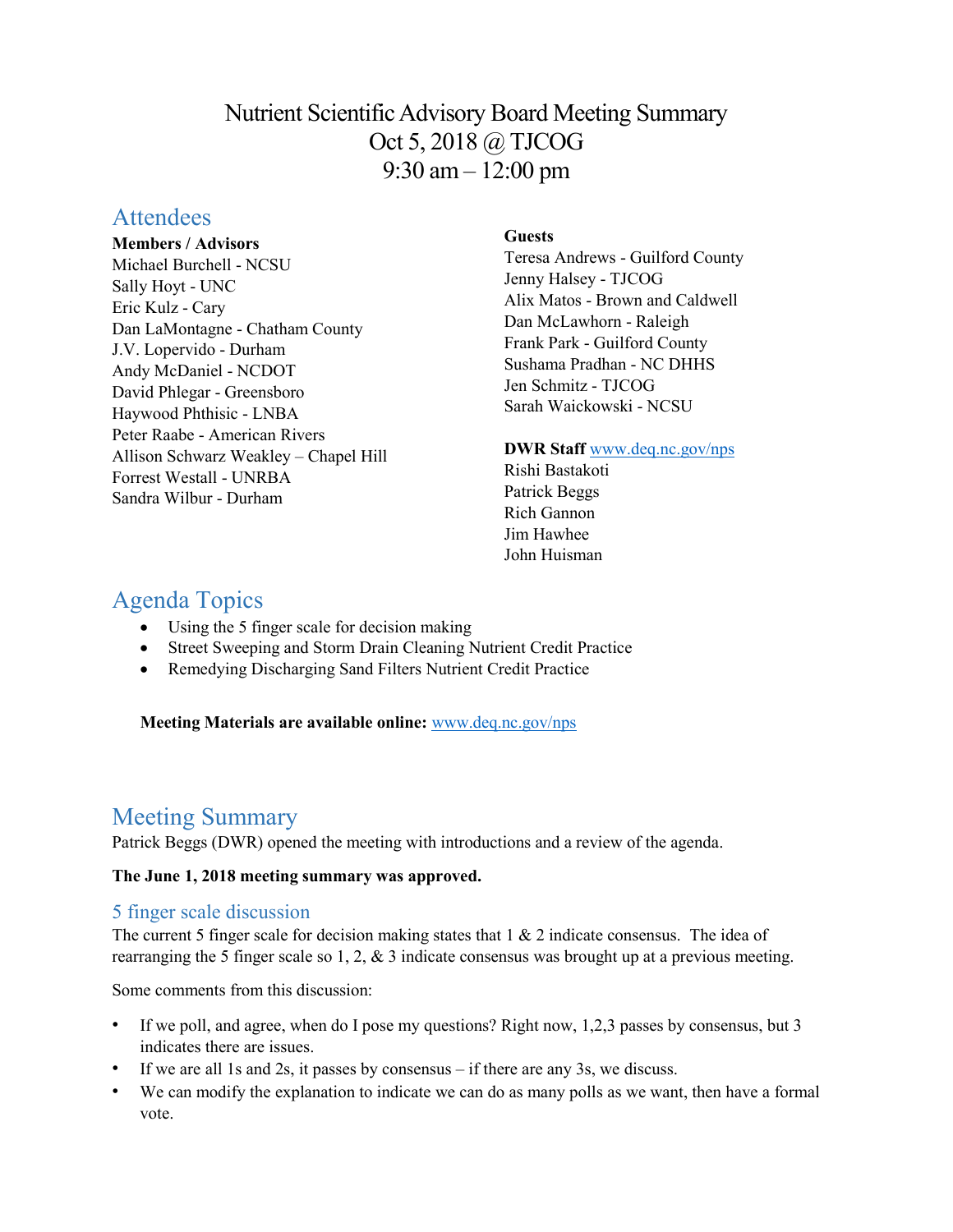- We want DEQ to know when there are issues or concerns, even if something passes by consensus, we don't want the concerns to be buried.
- Five finger polling is used to test the waters for the need for discussion.
- **Everyone agrees that the scale explanation needs to be re-written. Patrick will revise and send out to discuss at another meeting.**

## Street and Storm Drain Cleaning

The practice went out for public comment in July. One comment received during that period was joined with the NSAB comments from June. No substantive changes were requested, and none made.

The concept of fall leaf collection as a possible future credit was suggested. As discussed by the NSAB in June, this is being set aside for a future practice and will not be a part of this practice.

#### **Discussion at Oct 5, 2018 NSAB meeting:** *(DWR staff comments are in italics.)*

• There is a requirement to calculate baseline nutrient load for this practice. How will baseline be determined? It is hard to keep track of what was done before and there may not be good records.

*The goal is to determine a weight of material collected before baseline. This can be estimated in different ways, including staff time, weight, trucks, dump receipts, miles swept, etc. Jurisdictions are asked to estimate this once and then use that number for their calculation each year. There are several ways baseline can be estimated; each jurisdiction will have to determine that according to the data they have. DWR will work with them.*

- Should we scrap this requirement?
- No, but it is hard to determine. Everyone needs to judge consistently and fairly.
- Agreed. This is a concern.
- If we waive baseline, we may give an undue amount of credit.
- Previous experience has shown us that very little records go back more than 7 years. It will be difficult to determine baseline.
- What incentive can we give to improve recordkeeping?
- This is a small part of jurisdictional load, so does baseline really matter here? Can we give credit for the activity instead, thereby building an incentive to do it?
- Agree, let's not belabor the point of baseline in the past.
- Agree, better recordkeeping going forward is important. Can we build that into the incentive? What incentive can we give to improve recordkeeping?
- We need to know the difference between nutrient reduction now and at baseline.
- Can we make it a yes/no on baseline? If nothing was being done, you get the full credit; if something was being done, you estimate baseline.
- Proposal: Ask our respective jurisdictions to determine if it is feasible to estimate baseline.
- Agree, this can help us understand if jurisdictions can even do it.
- Also, what is an example of a potential credit that can be obtained.

#### *Patrick mentioned a way of looking at decision making, on two axes: reversibility and consequence. He also pointed out we have 3 issues in this current conversation.*

- *1. the amount of nutrient credit*
- *2. the estimation of baseline*
- *3. the idea of baseline itself, which might be best served by a full conversation at a future meeting to help us frame issues for the 2020 Jordan rule rewrites.*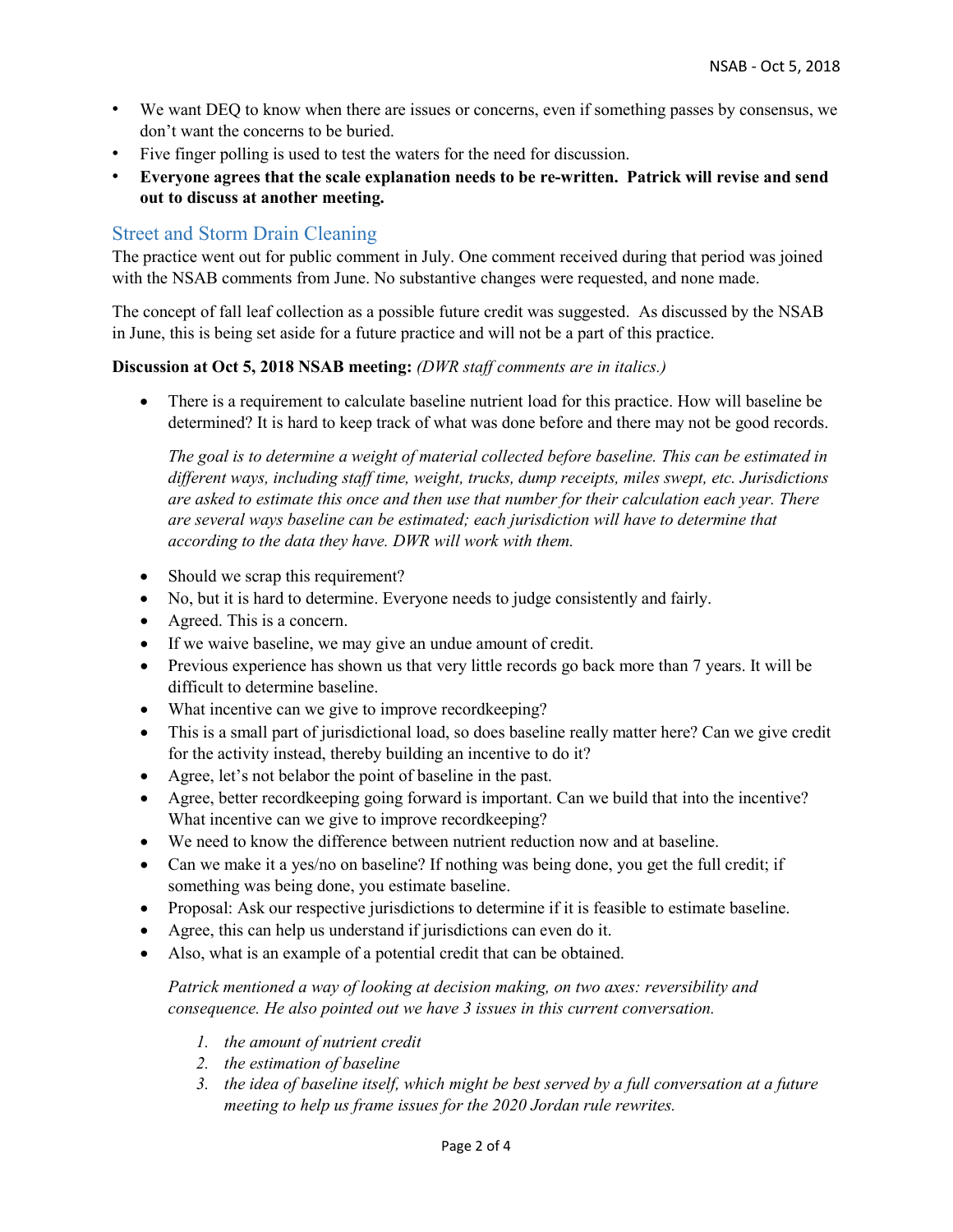- Right now, nobody gets the credit if they can't determine baseline.
- Agreed, so jurisdictions need to help determine their baselines.
- Jordan jurisdictions are not in a hurry to get this approved because our rules have been delayed.
- But Falls jurisdictions can use this. We need to look at this as the NSAB and not individual Jordan entities.
- It sounds like those that don't keep good records can claim "no baseline" and get full credit. That seems like a disincentive to determining baseline.
- We expect jurisdictions will be honest.
- I like the proposal about a survey, but we need a standard set of questions
- Other than the baseline it seems everyone is OK with the practice.
- Is there other data than what we have?
- Minnesota has some, but it is not as good as our localized data from NCSU.

Suggestions for a list of standard questions to help a jurisdiction determine if it can estimate baseline?

- 1. What information do you collect? Weight of collection, # of trucks, # of loads, # of sweepers, # of loads collected, miles swept.
- 2. Are storm drains routinely cleaned out? How often? Or is it on an on-call basis?
- 3. Are vacuum or sweeper trucks used? How many do you have? How many more did you obtain since baseline?
- 4. Do you weigh collected material at any point? Whether at the jurisdiction or later at the landfill?
- 5. How many miles are swept? Do you know the routes?
- 6. How was material disposed?
- 7. How many staff hours were logged on sweeper or vacuum truck?
- 8. How many hours were logged by the sweeper truck?
- 9. How many catch basin clean outs did you do in years past?

DWR staff will:

- put together a list of survey questions
- send it to the NSAB for suggestions
- send a final list in survey fashion to jurisdictions
- obtain examples of a local governments collected material weight to determine potential credit

The goal of the survey is to determine if it is feasible to determine a baseline for this practice.

### Remedying Discharging Sand Filters

This practice was begun a few years ago, went to public comment, and was set aside due to the need to focus on other practices.